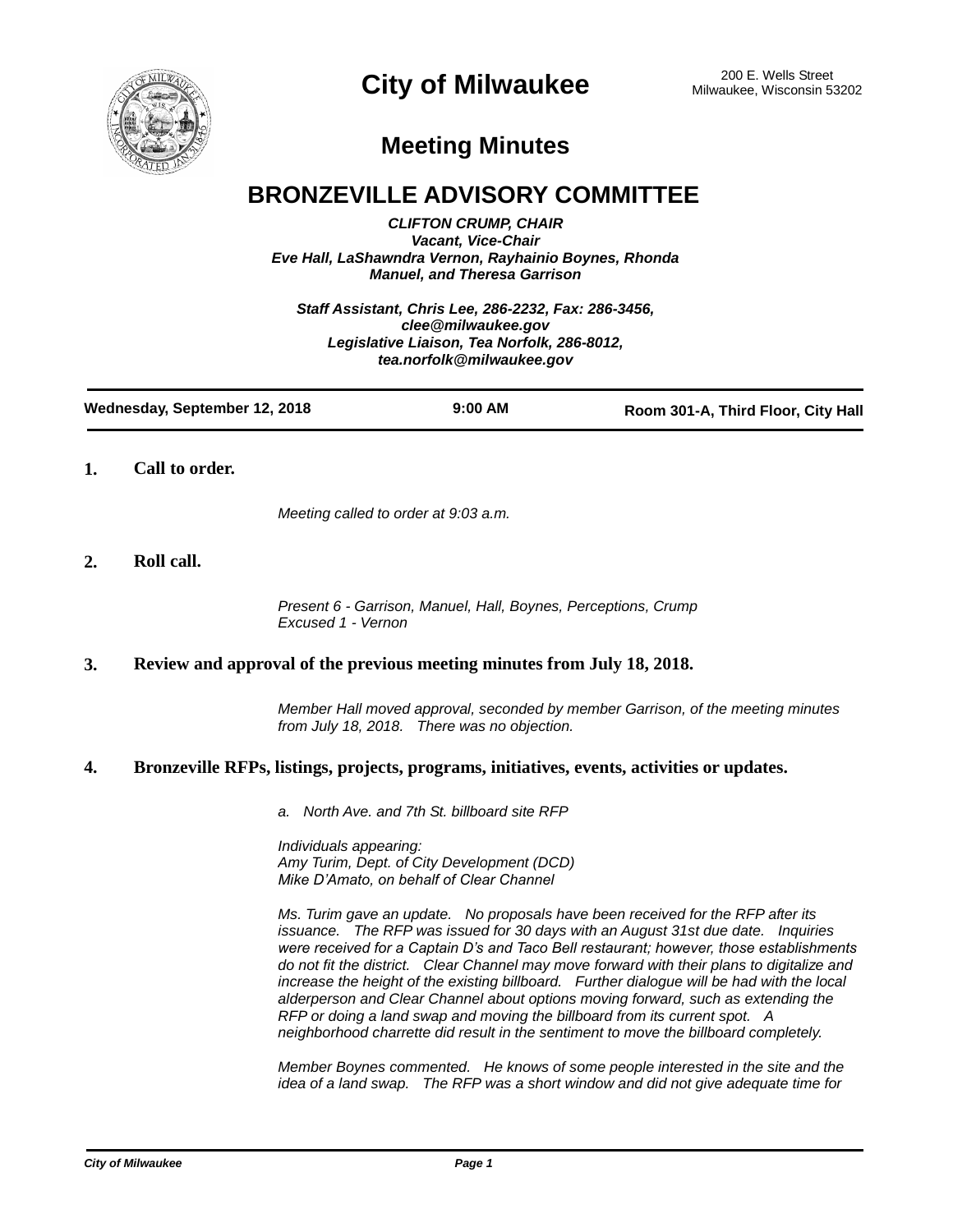*proposals to materialize.*

*Mr. D'Amato commented. A concern is that RFPs can linger very long, including this one if it is extended indefinitely. Clear Channel is agreeable to consider a land swap, including swapping land with the City lot across the street to the north of the site. Clear Channel is agreeable to move the billboard to the swapped land as long as the City allows for an increase in height for its billboard.*

*Chair Crump commented. The billboard has to legally remain due to existing Clear Channel property rights. Members should consider the best case scenario to do a land swap.* 

*Member Hall moved that DCD work with Clear Channel to do a land swap, look at a developable parcel to move the billboard to, and allow BOZA to decide on the characteristics of the new billboard. Member Perceptions seconded. There was no objection.*

*b. Marcus Center of the Performing Arts*

*Member Crump said to hold this item for the next meeting due to Anthony Smith, Director of Community Engagement and Diversity, not being able to appear to make a presentation. The center hosts the Bronzeville Ensemble. Discussion can be had at the next meeting to learn more about upcoming theater productions.*

*c. Other*

*Member Crump commented. The Bronzeville Ensemble is doing a reception for the "Black Nativity" production and wants the committee to be a sponsor. The production will be from December 6-16, 2018 at the Marcus Center of the Performing Arts. There may be a talk back session with the cast, and the committee should be involved the ensemble's talk back sessions. The ensemble has another major play called "Just a Conversation about Chicken and Dumplings" in April 5-8, 2019.*

#### **Discussion on increasing awareness and exposure relative to Bronzeville events, activities, and projects by the City. 5.**

*Chair Crump said that the committee should support and sponsor the activities of Bronzeville Ensemble as appropriate and as stated earlier.*

### **6. Announcements.**

*Members commended vice-chair Perceptions for his service to the committee with this meeting being his last.*

*Member Manuel announced that she had recently retired from her position in DCD but will continue to serve as a member on the committee.*

*Ken Little, DCD Commercial Corridor, appeared and announced that he is the new DCD Bronzeville district liaison and main contact in the interim in place of member Manuel.*

### **7. Next meeting date and time.**

*a. Wednesday, October 24, 2018, 9 a.m.*